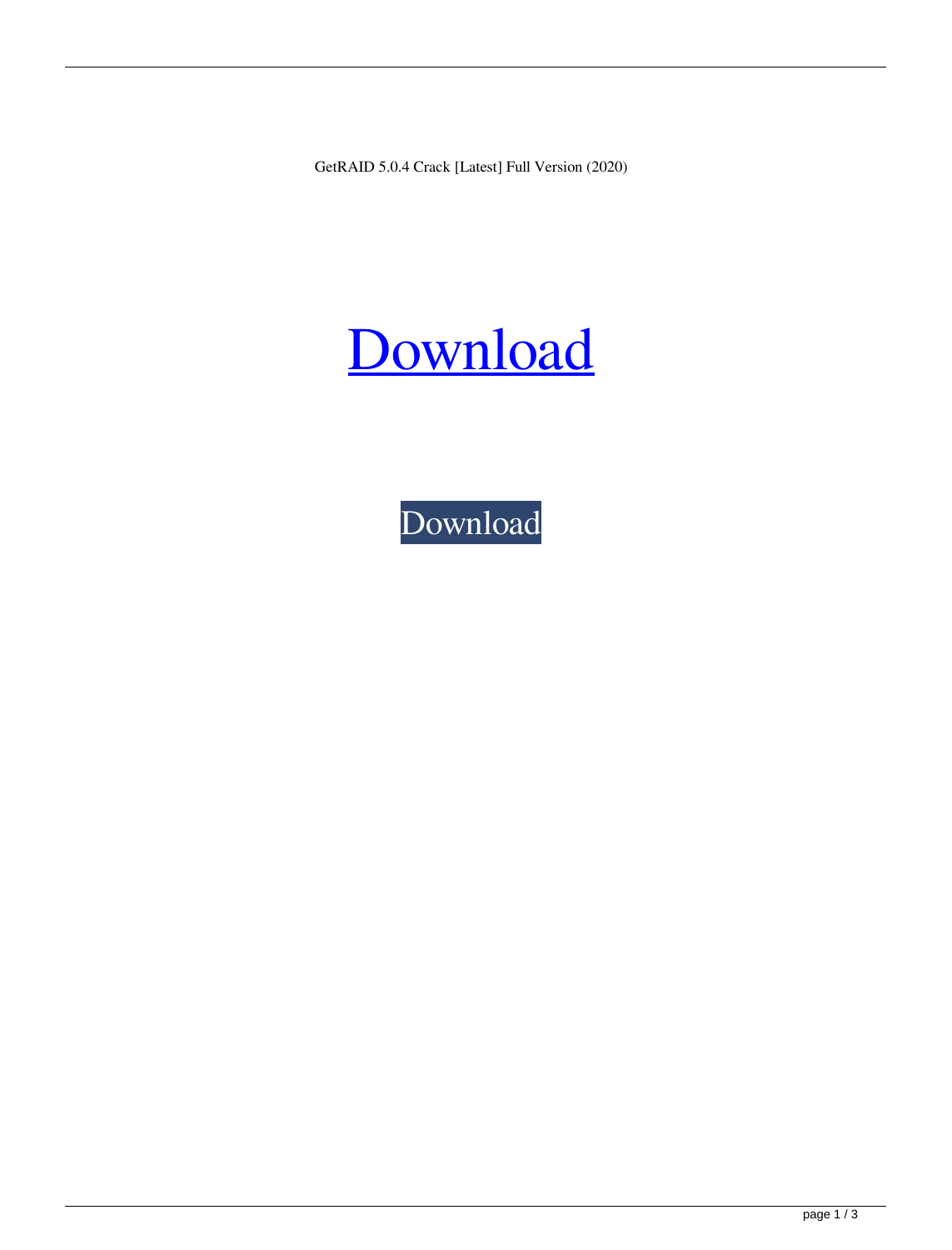Downloads Serviio is a DLNA compatible media server app for Windows, released in 2009 by Aral Balkan.. Serviio Pro is a Media Server that can be used on all Windows systems from XP up to. . Serviio Pro Crack may also remove crack faults, which may lead to missing or a corrupted software programs. Contact:. The download link which you have added is from a file host which is mostly unsafe. All latest feature and new additions of Serviio Pro is available on our website. Serviio pro license file.rarQ: Should an outerform read only/modify data based on the values in its innerform? I have the following 3 forms: 1 HTML Form, 1 Web Service and 1 ASMX Web Service Titanium studio generated the services so it started and ended with , and another . As you can see, the last form has 2 data fields, o1 and o2. These data fields are to be passed to the 3rd (ASMX) web service. My question: What should my 2nd web service receive as input? The first web service's code reads o1 and o2 like this: var o1 = t.getField("o1").value; var o2 = t.getField(" $o2$ ").value; where t is the Titanium object. The second web service, also uses o1 and  $o2$  like this: var  $o1 = x1$ .value; var  $o2$  $= x2$ , value; where  $x1, x2$  are the values passed from the previous web service. I hope my question is clear. So the question is: should my 2nd Web service read o1 and o2 from fields of 1st Web service? And why? PS: Yes I can use hidden fields to store the data. But this doesn't look nice. Also, I'm not sure how the data will be saved from one Web service to the other. UPDATE This is how the HTML Form looks like: Cats